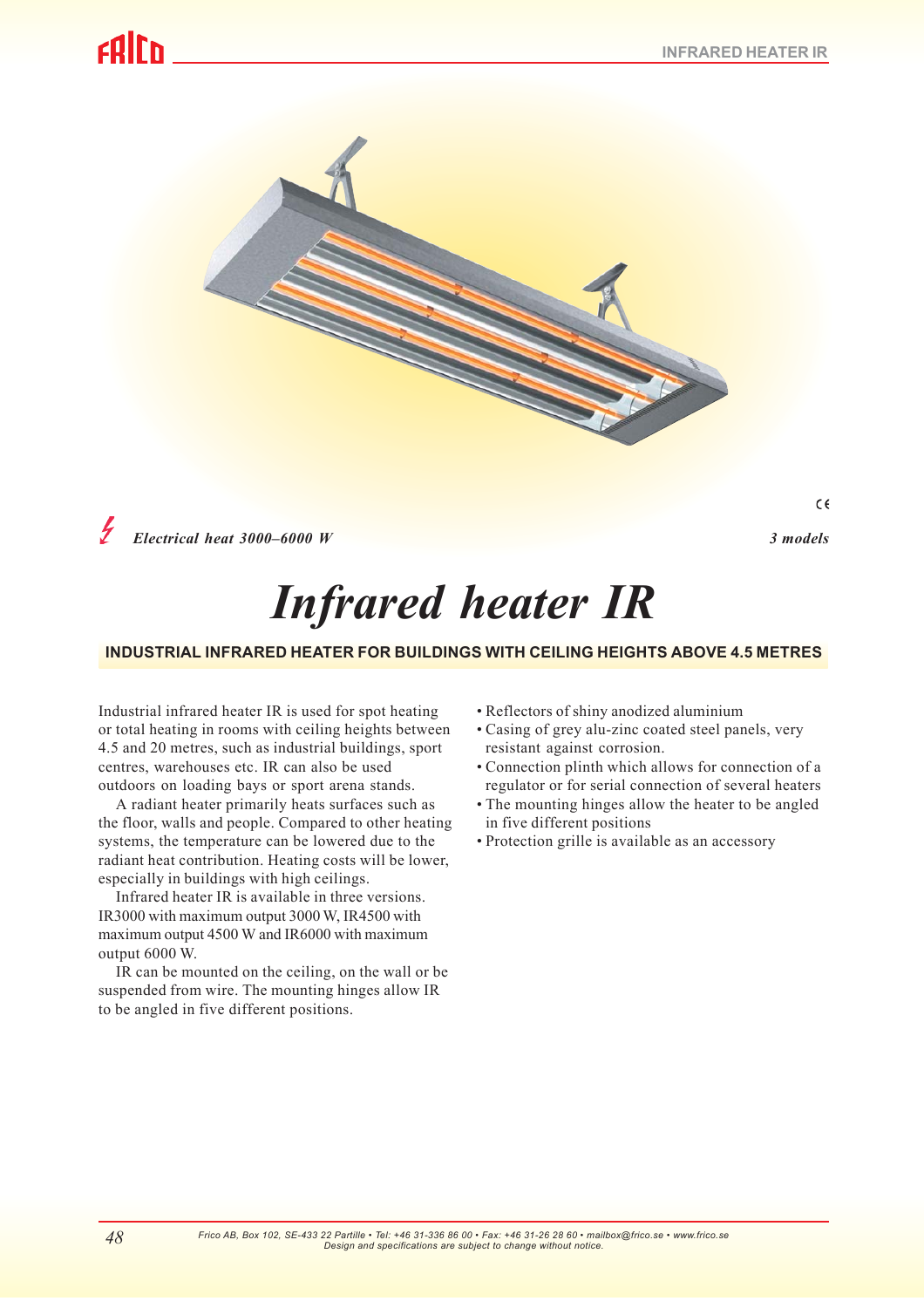



*This train station outside Stockholm is heated by industrial infrared heaters. A regulator with timer allow waiting passengers to increase the heat when it is particularly cold.*



*To divide a large hall into different zones is very energy effective. Protection grille IRG, available as an accessory, can be used to protect the heater in for example sports centres.*





*The temperature can be adapted perfectly in different areas of a room with industrial infrared heater IR. Spot heating increases the comfort and lowers the heating costs.*

*Radiant heating heats people directly without warming the surrounding air. The operative temperature, i.e. the temperature a person senses, is therefore a little higher than the actual temperature. Every degree reduction will save approximately 5% of the energy consumed!*

**Radiant heaters**

Radiant heaters

*Frico AB, Box 102, SE-433 22 Partille • Tel: +46 31-336 86 00 • Fax: +46 31-26 28 60 • mailbox@frico.se • www.frico.se Design and specifications are subject to change without notice.*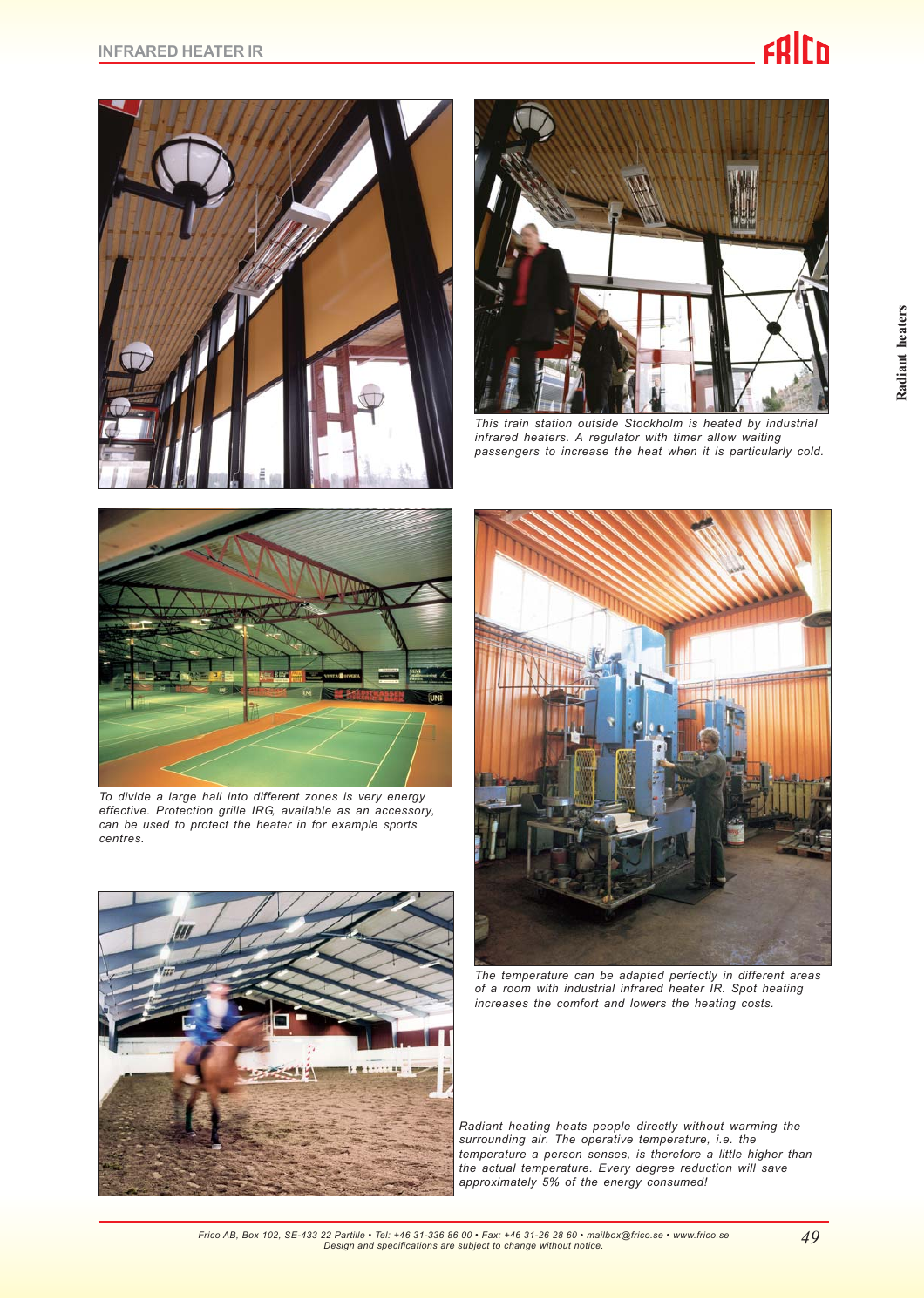# **TECHNICAL SPECIFICATIONS**

#### *Industrial infrared heater IR*

| <b>Type</b>   | <b>Output stages</b> | Voltage          | LxHxW       | Max. element        | Weight |
|---------------|----------------------|------------------|-------------|---------------------|--------|
|               | [kW]                 | [V]              | [mm]        | temperature<br>[°C] | [kg]   |
| <b>IR3000</b> | 1/2/3                | 400V3N $\sim$ *1 | 1125x358x83 | 700                 | 9.0    |
| <b>IR4500</b> | 1.5/3/4.5            | $400V3N+1$       | 1500x358x83 | 700                 | 11.1   |
| <b>IR6000</b> | 2/4/6                | $400V3N+1$       | 1875x358x83 | 700                 | 13.2   |

\*1 ) Can also be connected 400V3~, but then without output stages. With neutral, one element tube at a time can be connected.

Protection class Industrial infrared heater IR: (IP44), splash-proof design. Approved by SEMKO and CE compliant.

# **DIMENSIONS**



# **POSITIONING, MOUNTING AND INSTALLATION**

### *Positioning*

For spot heating, the infrared heaters should be positioned so that people get heat from the front and from behind. The distance to the head should not be less than 2 metres. Read more in the Heating & energy handbook.

### *Mounting*

IR is delivered with mounting brackets and can be mounted directly on the ceiling or the wall. The mounting allow the radiation angle to be adjusted  $30^\circ$ in each direction. The heaters can also be suspended from wire (minimum  $\varnothing$  3 mm). IR should always be mounted with the tube elements in an horizontal position. Protection grille IRG is available as an accessory. For minimum mounting distance, see Fig. 1.

### *Connection*

IR is intended for permanent installation. In the terminal box are double connection plinths for cables of up to 16 mm<sup>2</sup>. This allows for serial connection.



Fig. 1: Minimum distance for permanent installation.

*Frico AB, Box 102, SE-433 22 Partille • Tel: +46 31-336 86 00 • Fax: +46 31-26 28 60 • mailbox@frico.se • www.frico.se Design and specifications are subject to change without notice.*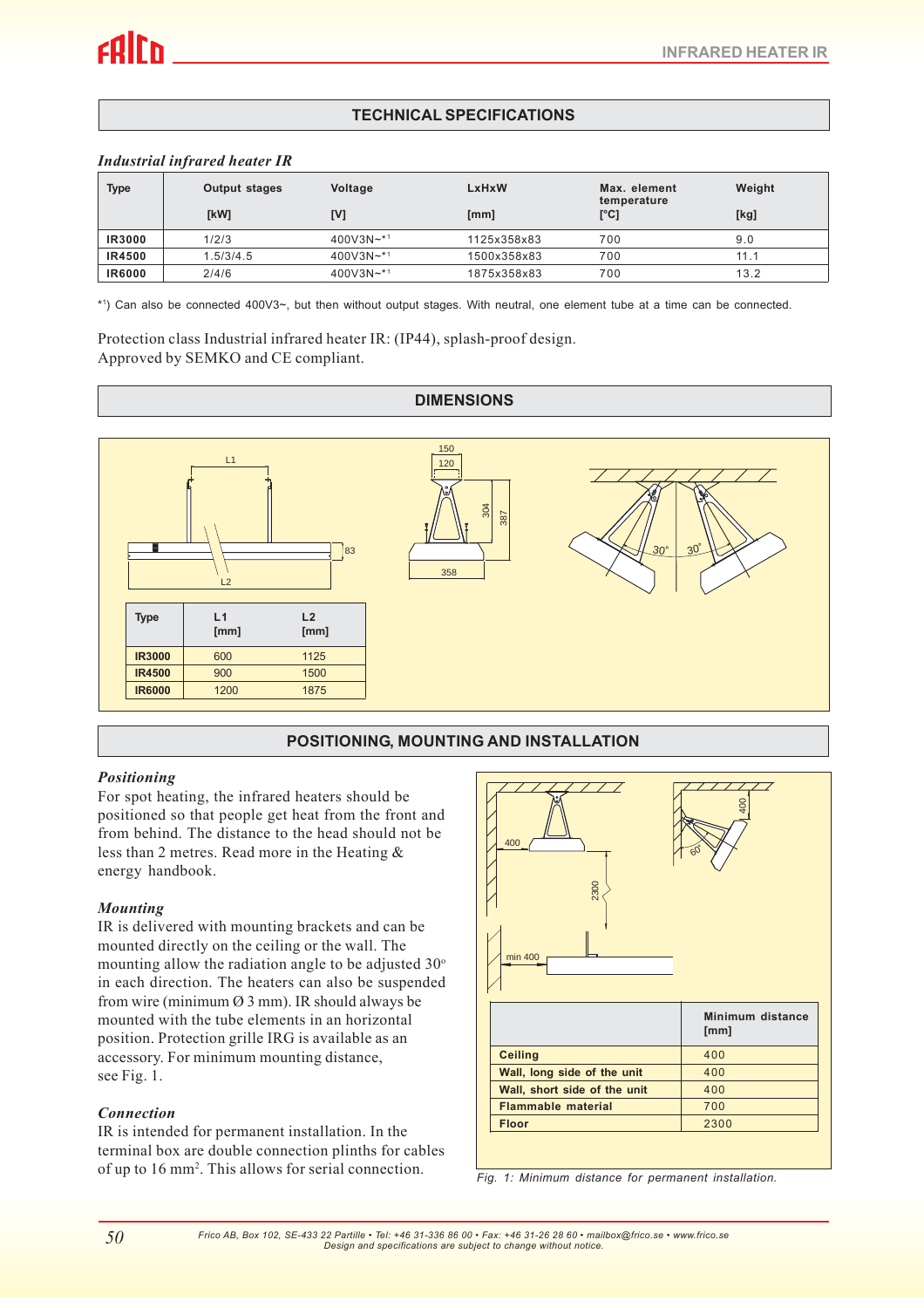# **REGULATION ALTERNATIVES**

For spot heating, the connection should be via a 3 stage switch, in order that the tube elements can be manually connected  $1 + 1 + 1$ .

not connected unnecessarily.

When several units heat a large room, a regulation centre ERC is suitable.

A contactor with thermostat and timer will prevent it getting too warm and insure that the installation is

# **ACCESSORIES**



# *RTE102, electronic thermostat*

Control the heat via contactor. Internal temperature setting  $+7 - +35$ °C. Delivered with covering frame for recessed installation. Required connection voltage: 230V. Protection class: IP30.

### *KRTE12, electronic thermostat*

Internal temperature setting  $-40 - +40$ °C. A sensor on a 3 meter cable is included, the cable can easily be lengthened. Required connection voltage: 230V. Protection class: IP55.

#### *KRT1900, capillary tube thermostat*

Internal temperature setting  $0 - +40$  °C. Required connection voltage: 230/400V (volt free contact). Protection class: IP55.



## *ERC, control and regulation centre*

Control and group centre for large heating installations. ERC include main switch, group fuses and seven day timer for economy savings (for example at night). Protection class: IP30.

### *IRG3000/4500/6000, protection grille*

IRG is used to protect IR in for example sports centres. Available in three sizes to suit the sizes of industrial infrared heater IR.

For further alternatives, see section on Thermostats and Regulators.

| <b>Type</b>        | <b>Description</b>                                 | <b>HxWxD</b><br>[mm] |  |  |
|--------------------|----------------------------------------------------|----------------------|--|--|
| <b>RTE102</b>      | Electronic thermostat                              | 71x71x28             |  |  |
| KRTE <sub>12</sub> | Electronic thermostat                              | 165x57x60            |  |  |
| <b>KRT1900</b>     | Capillary tube thermostat                          | 165x57x60            |  |  |
| ERC <sub>11</sub>  | Control and regulation centre, 16A/group, 1 group  | 400x300x150          |  |  |
| ERC22              | Control and regulation centre, 16A/group, 2 groups | 400x400x200          |  |  |
| ERC33              | Control and regulation centre, 16A/group, 3 groups | 500x500x200          |  |  |
| ERC44              | Control and regulation centre, 16A/group, 4 groups | 500x500x200          |  |  |
| <b>ERC55</b>       | Control and regulation centre, 16A/group, 5 groups | 600x600x200          |  |  |
| ERC66              | Control and regulation centre, 16A/group, 6 groups | 600x600x200          |  |  |
| ERC14              | Control and regulation centre, 20A/group, 1 group  | 400x300x150          |  |  |
| ERC28              | Control and regulation centre, 20A/group, 2 groups | 400x400x200          |  |  |
| ERC42              | Control and regulation centre, 20A/group, 3 groups | 500x500x200          |  |  |
| <b>ERC56</b>       | Control and regulation centre, 20A/group, 4 groups | 600x600x200          |  |  |
| <b>IRG3000</b>     | Protection grille IR3000                           |                      |  |  |
| <b>IRG4500</b>     | Protection grille IR4500                           |                      |  |  |
| <b>IRG6000</b>     | Protection grille IR6000                           |                      |  |  |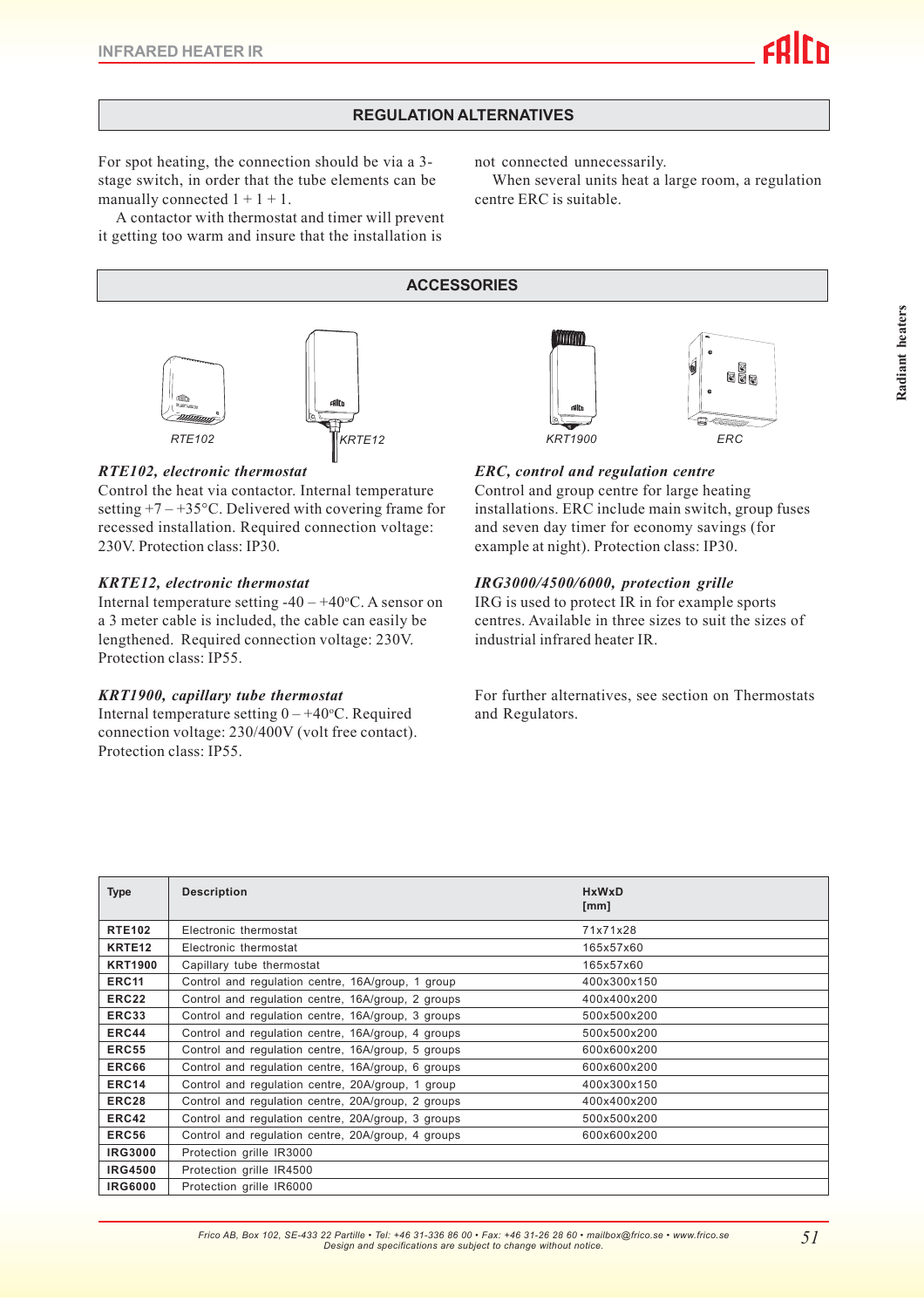# **HEAT CONTRIBUTION IR**



*Heat contribution directly below IR 4.5-6 kW*



*Radiant heat contribution IR 4.5 kW Radiant heat contribution IR 6 kW*





*Frico AB, Box 102, SE-433 22 Partille • Tel: +46 31-336 86 00 • Fax: +46 31-26 28 60 • mailbox@frico.se • www.frico.se Design and specifications are subject to change without notice.*